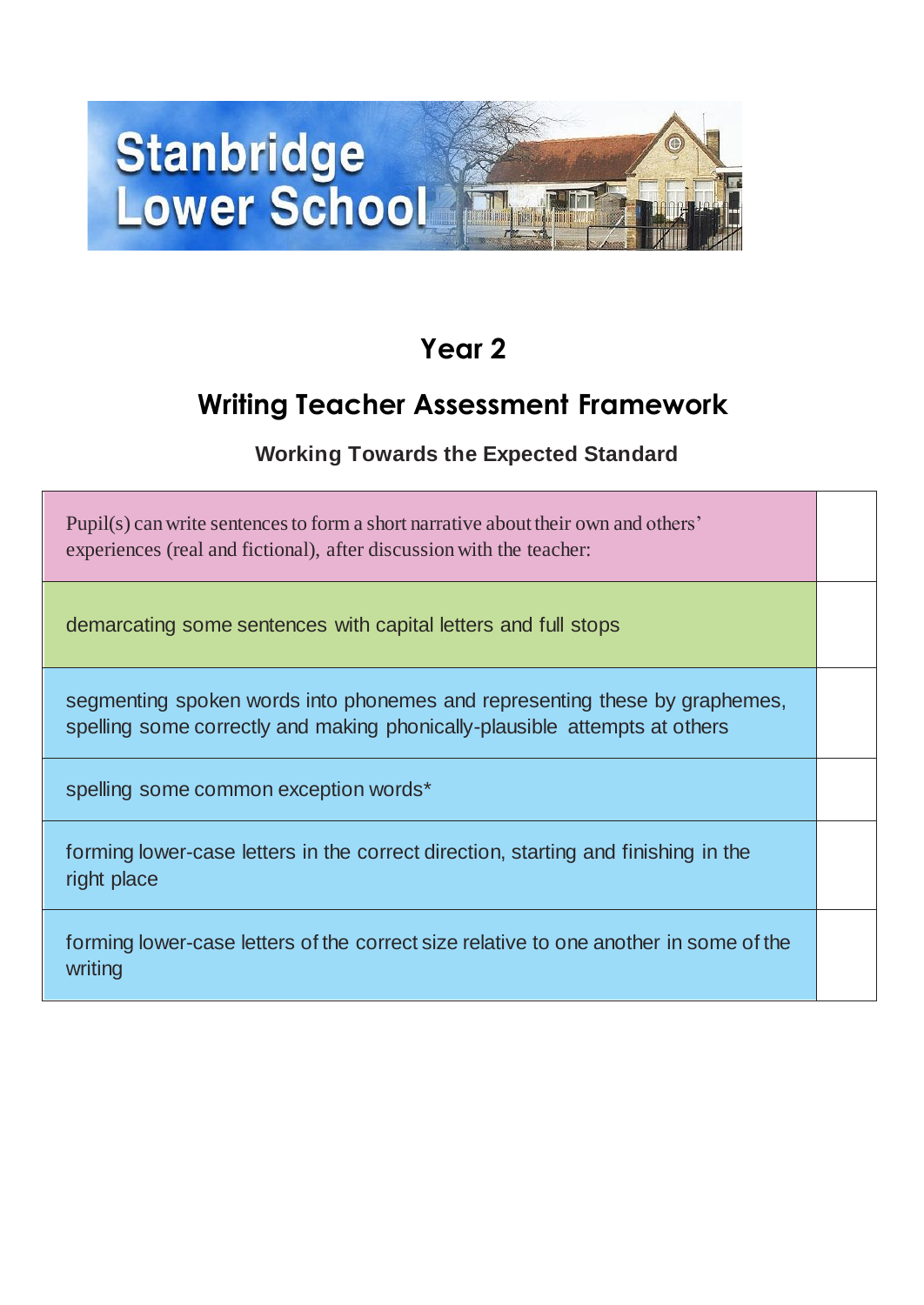| Pupil(s) can write a simple, coherent narrative about their own and others' experiences<br>(real and fictional), after discussion with the teacher:                         |                                |  |
|-----------------------------------------------------------------------------------------------------------------------------------------------------------------------------|--------------------------------|--|
| writing about real events, recording these simply and clearly                                                                                                               |                                |  |
| demarcating most sentences with:                                                                                                                                            | capital letters and full stops |  |
| and with use of:                                                                                                                                                            | question marks.                |  |
| using present and past tense mostly correctly and consistently                                                                                                              |                                |  |
| using $co$ -ordination (or / and / but)                                                                                                                                     |                                |  |
| using some subordination (when / if / that / because)                                                                                                                       |                                |  |
| segmenting spoken words into phonemes and representing these by<br>graphemes, spelling many of these words correctly and making phonically-<br>plausible attempts at others |                                |  |
| spelling many KS1 common exception words*                                                                                                                                   |                                |  |
| writing capital letters and digits of the correct size, orientation and relationship to<br>one another and to lower-case letters                                            |                                |  |
| using spacing between words that reflects the size of the letters                                                                                                           |                                |  |